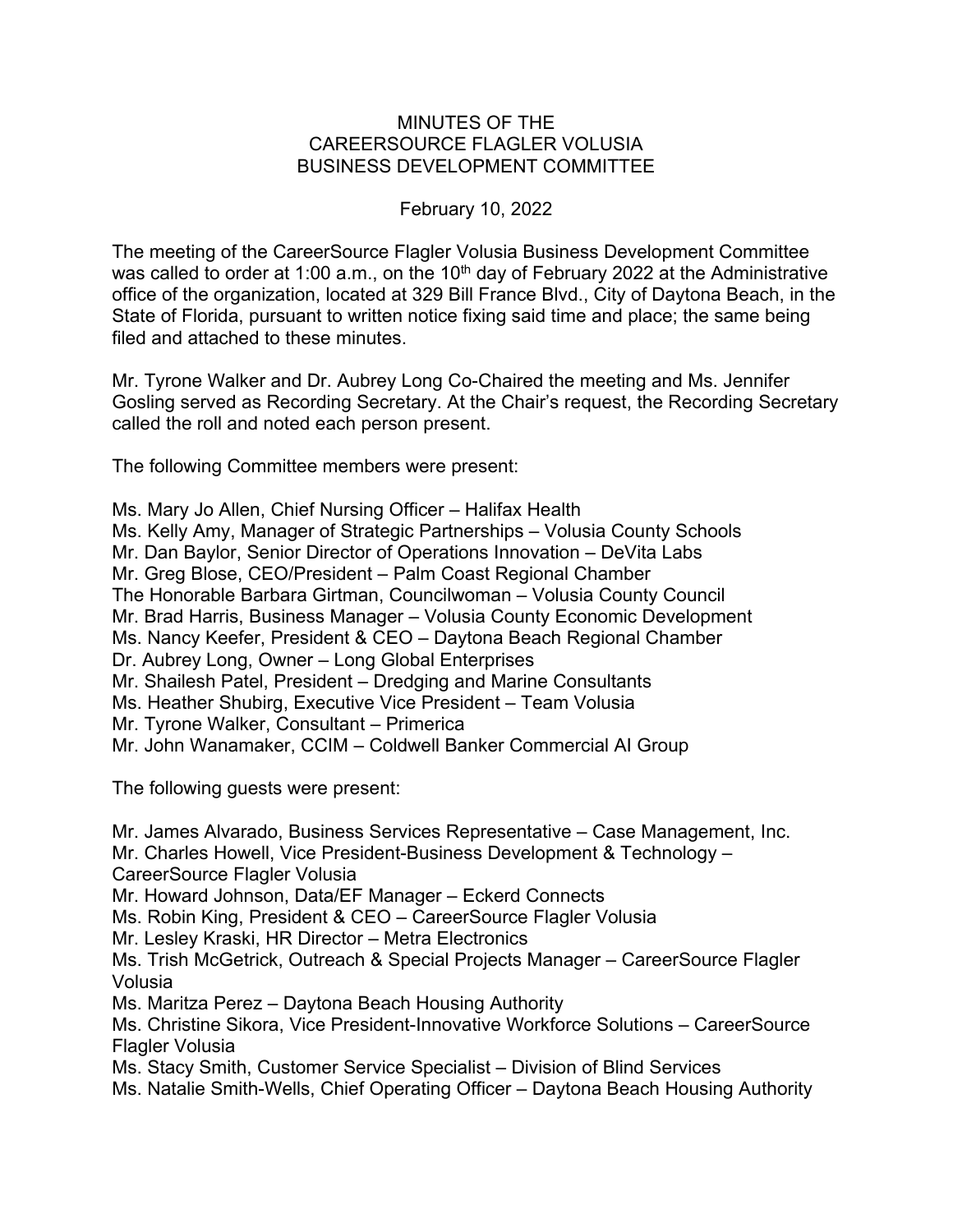Ms. Kathy Spencer, Director of Business & Career Services – Case Management, Inc. Mr. Brian Willard, Program Director – Road to Success Ms. Jennifer Gosling, Executive Assistant – CareerSource Flagler Volusia

| <b>Item and Discussion</b>                                                                                                                                                                                                                                                                                                                                                                                                                                                                                                                                                                                                                                                                                                                                                                                            | Vote            | Abstain |
|-----------------------------------------------------------------------------------------------------------------------------------------------------------------------------------------------------------------------------------------------------------------------------------------------------------------------------------------------------------------------------------------------------------------------------------------------------------------------------------------------------------------------------------------------------------------------------------------------------------------------------------------------------------------------------------------------------------------------------------------------------------------------------------------------------------------------|-----------------|---------|
| <b>Approval of the Minutes</b><br>The Committee reviewed and unanimously approved the<br>September 28, 2021 meeting minutes.                                                                                                                                                                                                                                                                                                                                                                                                                                                                                                                                                                                                                                                                                          | <b>APPROVED</b> |         |
| <b>Linkages to Equitable Enhanced Access to Prosperity (LEEAP)</b>                                                                                                                                                                                                                                                                                                                                                                                                                                                                                                                                                                                                                                                                                                                                                    |                 |         |
| Ms. Robin King reported that CareerSource Flagler Volusia was<br>awarded a LEEAP grant for 1.9 million dollars, which began<br>retroactively last October and will continue through September<br>2023. The primary focus of the grant is to provide entrepreneurial<br>mindset training to three targeted areas: zip codes 32114 and<br>32110, and the Spring Hill area in DeLand. Methods to sustain the<br>program past the grant period are currently being considered.<br>Ms. King advised that while the program was originally written to<br>serve unemployed and underemployed populations, CareerSource<br>Flagler Volusia is exploring options to expand the program to other<br>populations such as youth and businesses. She reported that a<br>project manager has been secured for the Spring Hill area. |                 |         |
| <b>Zero Risk Hiring Assessment</b>                                                                                                                                                                                                                                                                                                                                                                                                                                                                                                                                                                                                                                                                                                                                                                                    |                 |         |
| Mr. Charlie Howell discussed a new assessment which examines a<br>job candidate's values and how those values manifest through their<br>actions and work performance. He asked for volunteers from the<br>Committee to take the assessment and give their opinions on<br>whether a business would pay for this service. A question was<br>raised on the cost. Mr. Howell advised that CareerSource Flagler<br>Volusia would pay \$1,300 for unlimited use and the fee for<br>businesses would be set by the Committee.                                                                                                                                                                                                                                                                                                |                 |         |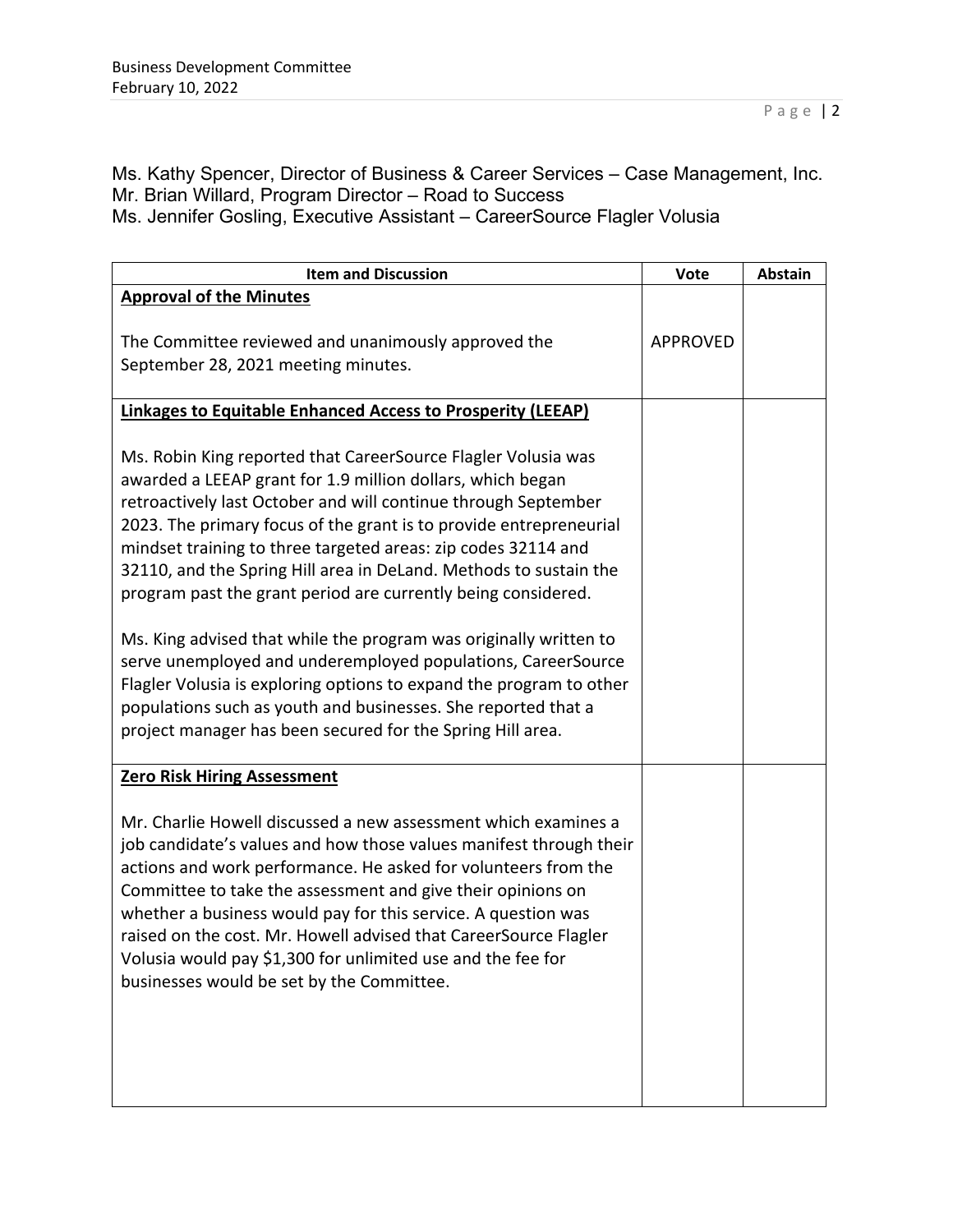| Advice on Indeed.com                                                                                                                                                                                                                                                                                                                                                                                                                                                                                                                                                                                                                                         |  |
|--------------------------------------------------------------------------------------------------------------------------------------------------------------------------------------------------------------------------------------------------------------------------------------------------------------------------------------------------------------------------------------------------------------------------------------------------------------------------------------------------------------------------------------------------------------------------------------------------------------------------------------------------------------|--|
| Mr. Howell discussed his recent experience using Indeed.com and a<br>few issues identified with finding qualified talent. He asked the<br>Committee if they have used Indeed.com with success. Several<br>Committee members stated that they have had positive<br>experiences with the site and have hired through them; however,<br>they did note similar issues with receiving applications from<br>underqualified talent. Ms. King discussed the possibility of<br>combining the Zero Risk Assessment with Indeed.com into a fee-<br>based package for businesses seeking high-level professionals.                                                       |  |
| <b>Business Videos About Hiring Young Adults</b>                                                                                                                                                                                                                                                                                                                                                                                                                                                                                                                                                                                                             |  |
| Ms. Trish McGetrick advised that CareerSource Flagler Volusia has<br>received Rapid Response funding that will be used to create a<br>series of videos aimed at promoting awareness of the untapped<br>potential of young adult workers. She stated that businesses that<br>have either hired young adult workers or have participated as a<br>work experience work site are being asked to provide video<br>testimonials of their experience in working with young adults. Ms.<br>McGetrick asked for volunteers from the Committee who were<br>able to provide testimonials. Shooting for the videos was expected<br>to begin within the next three weeks. |  |
| <b>Volusia County Schools Student Job Fairs</b>                                                                                                                                                                                                                                                                                                                                                                                                                                                                                                                                                                                                              |  |
| Mr. James Alvarado shared information on several upcoming<br>student job fairs Volusia County Schools would be holding in April.<br>The event for the east side of the County will be held at the<br>Daytona International Speedway 500 Club on April 19 <sup>th at</sup> 5:00 p.m.<br>For the west side of the County, the event will be at The Center at<br>Deltona on April 20 <sup>th</sup> at 5:00 p.m. Mr. Alvarado advised that any<br>businesses interested in participating could contact him for more<br>information.                                                                                                                              |  |
| <b>New Business Development Committee Chair</b>                                                                                                                                                                                                                                                                                                                                                                                                                                                                                                                                                                                                              |  |
| Dr. Aubrey Long advised that since accepting his new role as a<br>Board Officer, he would be stepping down as the Committee's Co-<br>Chair. He welcomed Ms. Mary Jo Allen as the new Co-Chair.                                                                                                                                                                                                                                                                                                                                                                                                                                                               |  |